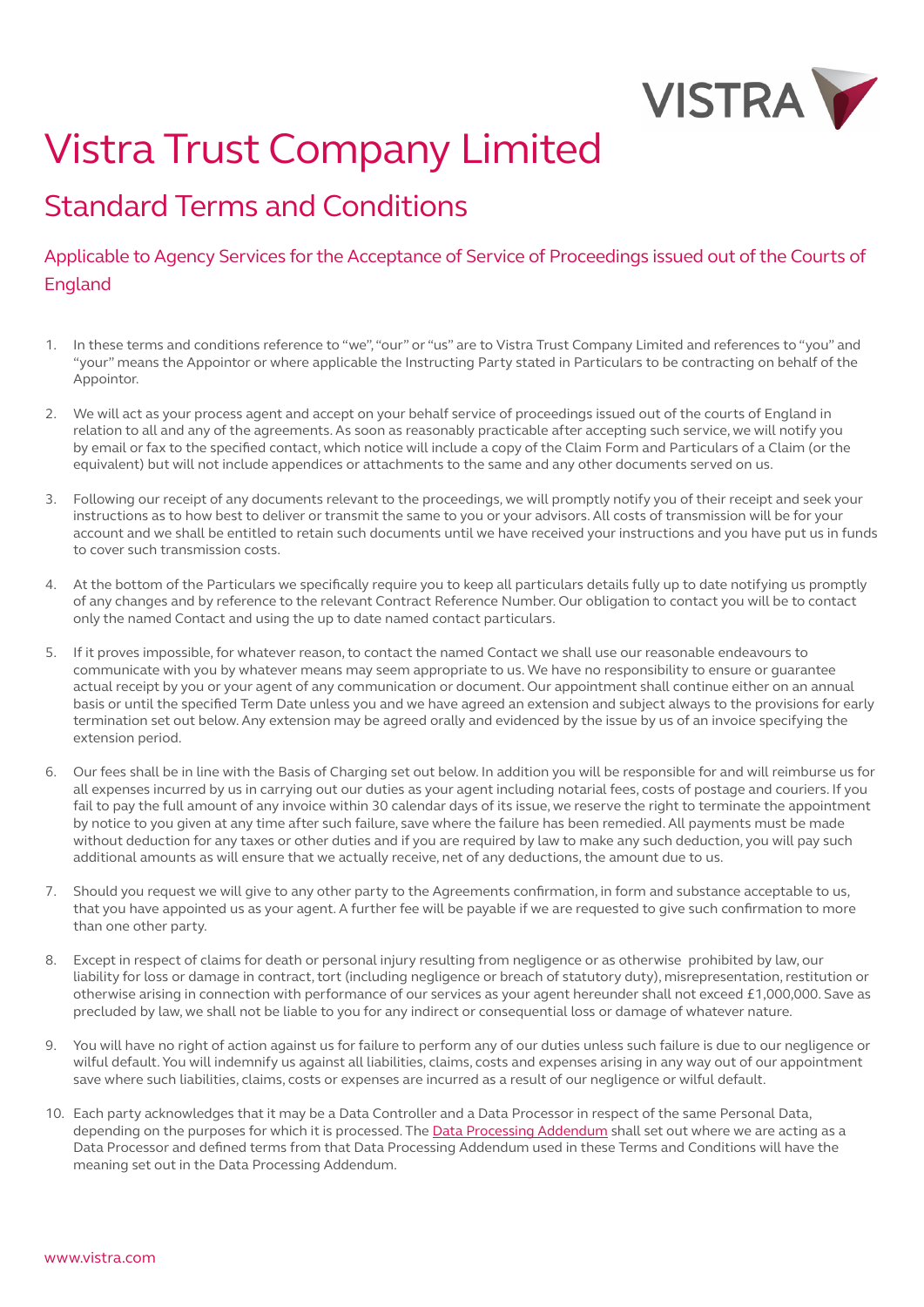11. Where both parties are acting as Data Controller with respect to the Personal Data, both parties agree that the Personal Data transferred by one party (the "Transferor") to the other party (the "Recipient") will be transferred in accordance with Data Protection Law (as defined in the Data Processing Addendum), including:

(a) by ensuring that all fair processing notices have been given to (and, as applicable, consents obtained from) the Data Subjects of that Personal Data to allow each party to use the Personal Data in the manner envisaged by these Terms and Conditions;

(b) the Transferor is not subject to any prohibition or restriction which would prevent or restrict it from disclosing or transferring the Personal Data to the Recipient (or other parties, as applicable) in the manner contemplated by these Terms and Conditions; and

- (c) the Personal Data is accurate and up-to-date at the date it is shared under these Terms and Conditions.
- 12. Both parties further agree:

(a) to implement and maintain throughout the term of these Terms and Conditions all appropriate technical and organisational measures against unauthorised, unlawful or unintended processing, use of, access to, or theft of the Personal Data and against loss or destruction of or damage to, the Personal Data (and such measures will, as a minimum, meet the requirements of Data Protection Law); and

(b) to ensure that access to Personal Data held by it is limited to: (i) those individuals who need access to the Personal Data; (ii) such part or parts of the Personal Data as is necessary for the performance of those individuals' authorised duties; and (iii) those individuals who have received appropriate training to process the Personal Data in accordance with these Terms and Conditions.

- 13. You have the right to terminate our appointment within 14 calendar days of the application form being completed and signed by the parties. Where you have so terminated our appointment, we will charge our costs of administration specified in Basis of charging set out below.
- 14. If we have invoiced you for a specified term and you have paid fully in respect of the same we shall only be entitled to terminate our appointment in the event that you commit a material breach of your obligations and fail to remedy the same within 30 calendar days of receiving notice in writing requiring the same to be remedied or otherwise in the event of receiving notice in writing requiring the same to be remedied or otherwise in the event of your insolvency. In the event of termination, no fees paid will be refunded.
- 15. Our basis of charging is set out under the heading "Basis of Charging".
- 16. The Particulars, together with these Terms and Conditions and the Data Processing Addendum shall be governed by and construed in accordance with English Law, set out the entire agreement between us and we are under no obligations relating to our appointment other than those expressly so set out. No provisions of any of the Agreements shall be taken to override any part of these Terms and Conditions and we shall not be deemed to have notice of any provisions of any of the Agreements.
- 17. Basis of charging

We will charge our costs of administration where the application form has been completed and signed by the parties but you have terminated our appointment within 14 calendar days in accordance with clause 10.

#### Fee scale – Early termination:

£100 + VAT or 10% of our standard fee + VAT for the provision of the full annual or fixed period service (as the case may be), whichever is the greater.

#### Fee scale - Annual service:

£395 + VAT per annum for 1-3 Legal Documents. Additional legal documents, please refer to fee schedule below.